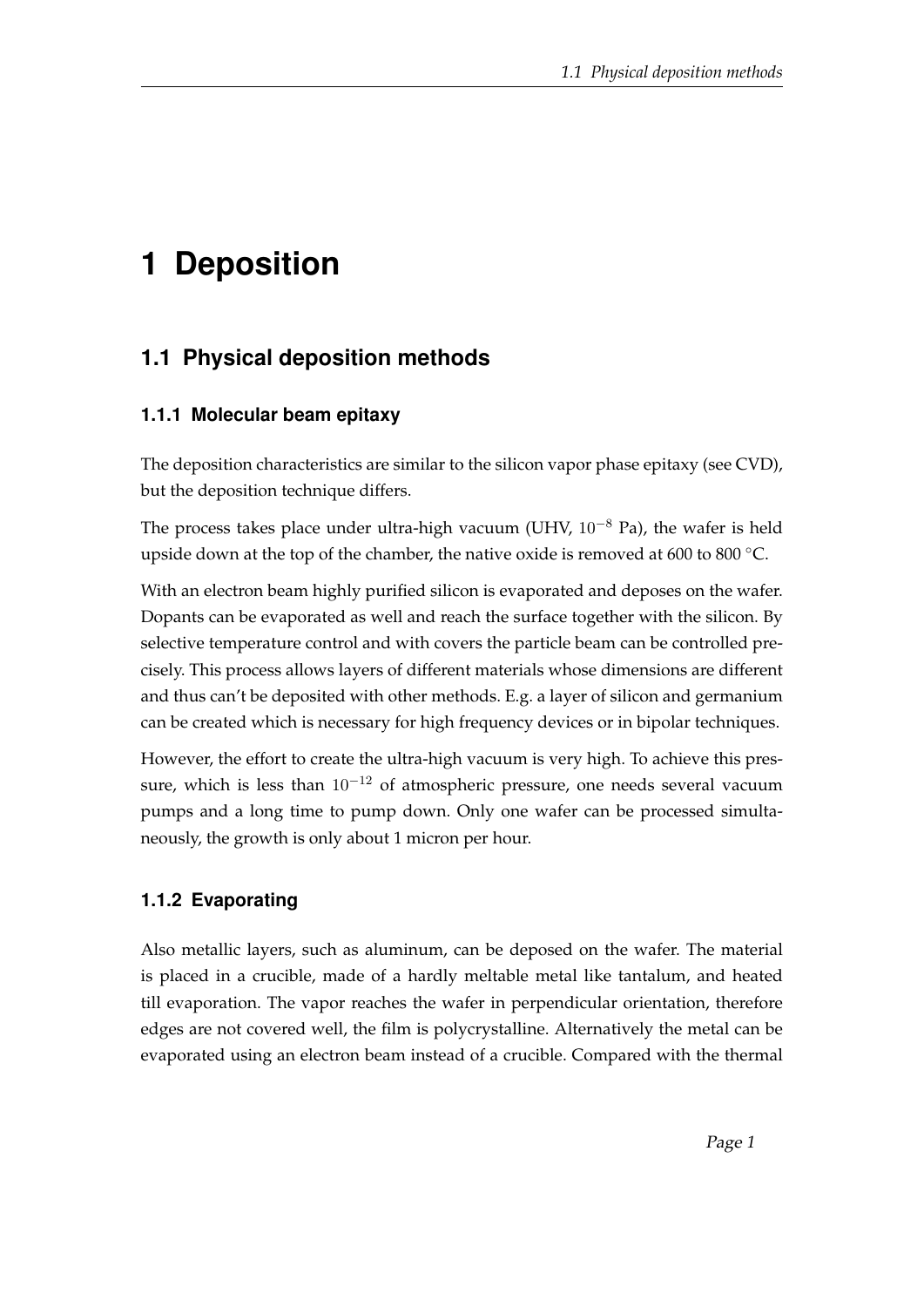

Fig. 1.1: Illustration of a MBE chamber

process, the electron beam allows a precise growth. Because of the bad edge coverage both methods are mostly used for backside deposition for final contacting.



Fig. 1.2: Illustration of an evaporating chamber

#### **1.1.3 Sputtering**

In sputtering ions are accelerated onto a target to strike out atoms or molecules. The target consists of the material which shall be deposited. The mean free path is a few millimeters which means that the particles often collide with each other and therefore also vertical surfaces are covered well. Primarily the noble gas argon is ionized by gas discharge. The disposed particles form a porous film which can be densified by annealing. Sputtering can be devided into passive (inert) and reactive sputtering.

By passive sputtering only the material of the target is disposed on the wafers, accord-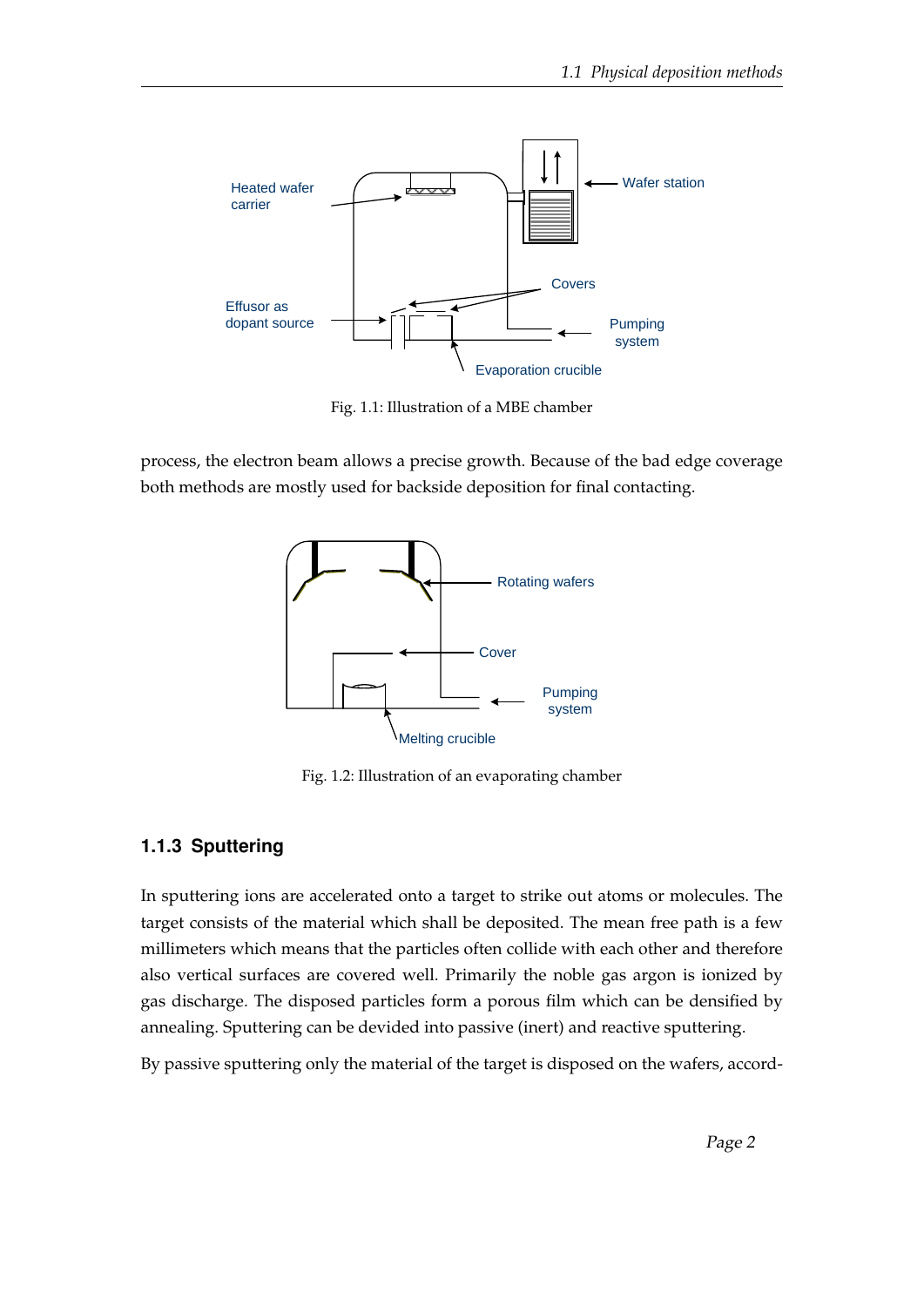

Fig. 1.3: Illustration of the sputter process

ing to the material of the target high-purity films can be created as the mix ratio of the substances in the target can be chosen precisely. In the reactive sputtering an additional reactive gas (e.g. oxygen O2) is added, which reacts with the particles of the target and deposits on the wafer. If one uses a metallic target (e.g. aluminum Al), non-metallic layers like the insulator aluminium oxide are possible:

$$
4\,\mathrm{Al} + 3\,\mathrm{O}_2 \longrightarrow 2\,\mathrm{Al}_2\mathrm{O}_3
$$

To create metallic layers, the DC sputtering is used. Thereby the ions are accelerated with up to 3 kV onto the target where they are discharged. To dissipate the charges, only a conductive target can be used. For non-metallic layers the reactive sputtering has to be used. If one wants to create an insulating layer right out of the target the RF sputtering is used.

In RF sputtering a voltage is applied to both electrodes behind both the target (cathode) and the wafer (anode). During the positive half-wave on the target, the electrons were attracted to it, thus the target gets negatively charged. The negatively charged target attracts ions which strike out particles from it. To increase the deposition rate one can attach magnets behind the target to deflect the electrons into a circular path. Thus more ions will be ionized and strike out additional particles from the target. Because the anode is connected to the process chamber its potential difference compared to the plasma is much less than the potential difference of the cathode to the plasma. Thats why the ions are accelerated to the target only and not onto the wafer.